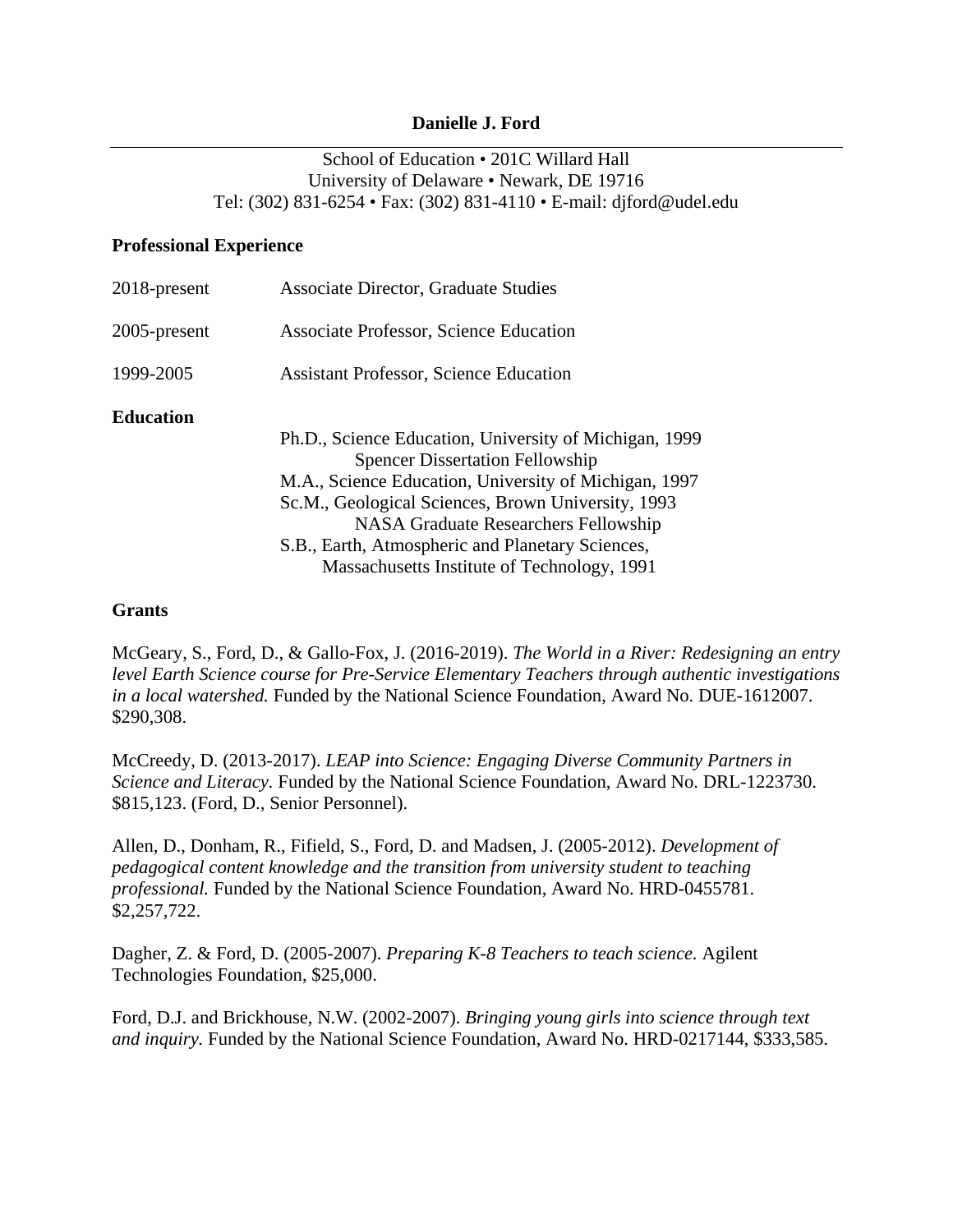Fifield, S., Allen, D., Ford, D. Madsen, J., Shipman, H. (2000-2005). *Integrating inquiry-based science and education methods courses in a "science semester" for future elementary teachers.*  Funded by the National Science Foundation, Award No. DUE-0088527, \$199,137.

Ford, D.J. (2000). *Using Texts to Support Scientific Argumentation in Elementary Science Classrooms.* Funded by the University of Delaware (General University Research Program), \$5765.

Ford, D.J. (2000). Fellow, Institute for Transforming Undergraduate Education, University of Delaware, \$1000.

## **Publications**

Ford, D.J. (2018). Preservice teachers' conceptions of earth and environmental topics appropriate for K-8 learners. *Journal of Geoscience Education*, *66(2),* 121-130.

Qian, X., Nandakumar, R., Glutting, J., Ford, D. and Fifield, S. (2017). Gender and minority achievement gaps in science in eighth grade: Item analyses of nationally representative data. *ETS Research Report Series.*

Fifield, S., Grusenmeyer, L., & Ford, D. (2014). Pedagogical change, loss, and mourning in elementary science teacher education. *Journal of Curriculum Theorizing, 30(1),* 75-86.

Ford, D.J., Fifield, S., Madsen, J. & Qian, X. (2013). The Science Semester: Cross-disciplinary inquiry for prospective elementary teachers. *Journal of Elementary Science Teacher Education. 24(6),* 1049-1072.

Ford, D. (2013). Science and the Common Core. *Nonfiction Notes From the Horn Book, W13,* 1.

Ford, D., Allen, D., Dagher, Z., Donham, R. Fifield, S., Madsen, J., & Shipman, H. (2012). Reforming science for prospective K-8 Teachers: The University of Delaware Professional Continuum (Background Research Paper No. 22). Tuscaloosa, AL: National Science Education Undergraduate Study.

Ford, D.J., (2011). What makes a good space book? *Horn Book Magazine, 87(6),* 28-33.

Ford, D.J. (2010). More than just the facts. In Sutton, R. & Parravano, M.V. (Eds.). *A family of readers: The book lover's guide to children's and young adult literature (211-216). Somerville,* MA: Candlewick Press.

Lottero-Perdue, P.S., Brickhouse, N.W., & Ford, D.J. (2009). Using literacy and science to challenge a science book. *Practically Primary, 14(2),* 16-19.

Ford, D.J. (2009). Promises and challenges for the use of adapted primary literature in science curricula: Commentary. *Research in Science Education, 39,* 385-390.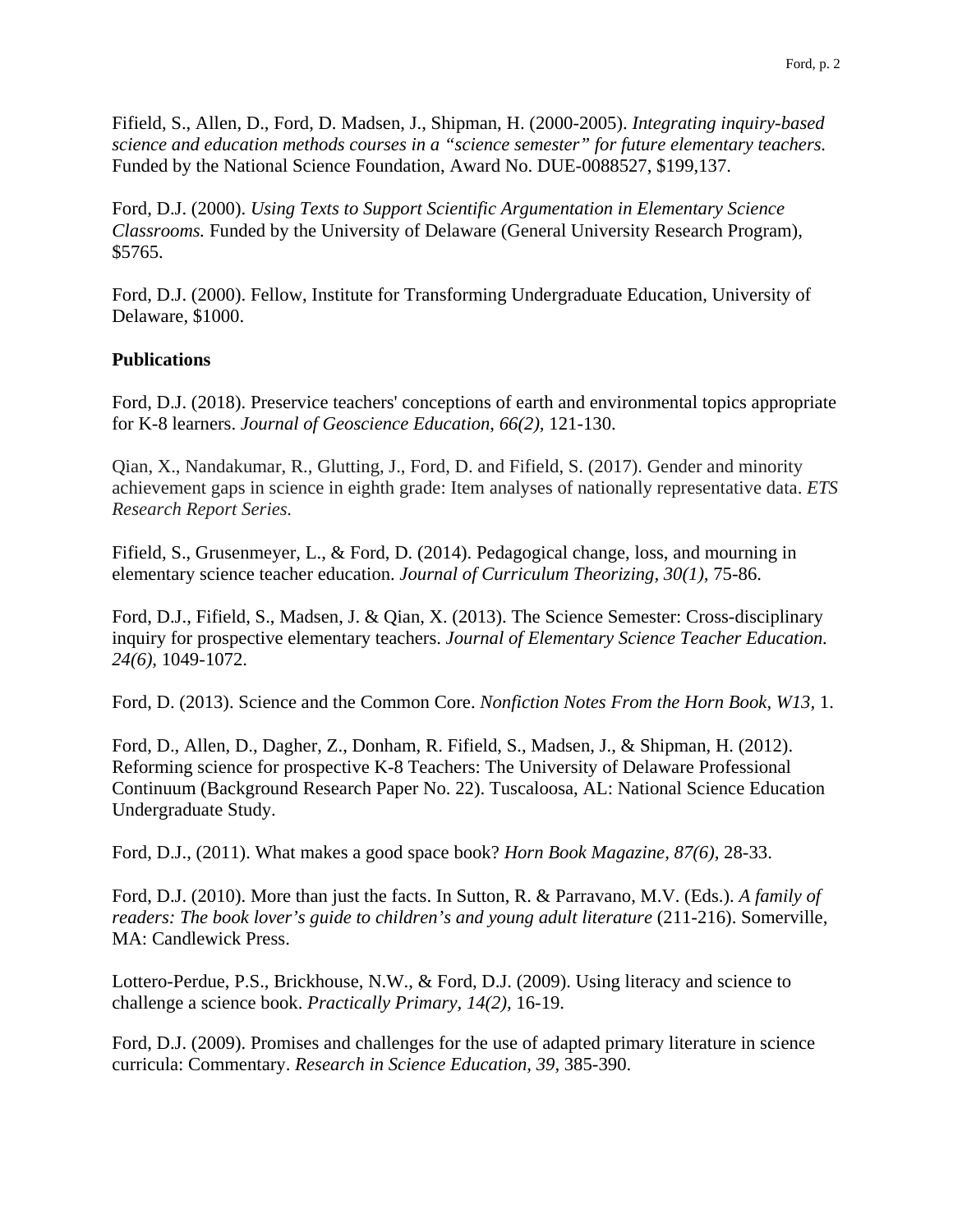Ford, D.J. (2008). Choosing and Using Books to Support Elementary Girls' Science Learning. Problem-Based Learning Clearinghouse, http://www.udel.edu/pblc. Published online 11/2008.

Ford, D.J. (2007). What makes a good dinosaur book? *Horn Book Magazine, 83(3),* 249-255*.*

Ford, D.J. (2007). Making inquiry work for your classroom - It's all in the details! In Settlage, J & Southerland, S.A., *Teaching science to every child: Using culture as a starting point*. New York: Routledge.

Ford, D.J., Brickhouse, N.W., Lottero-Perdue, P. and Kittleson, J. (2006). Elementary girls' science reading at home and in school. *Science Education, 90,* 270-288.

Ford, D.J. (2006). Representations of science in children's trade books. *Journal of Research in Science Teaching, 43(2),* 214-235.

Ford, D.J. (2005). 'How will I know if my students learned what they're supposed to?' Curriculum evaluation in the NCLB era. Problem-Based Learning Clearinghouse, http://www.udel.edu/pblc. Published online 8.30.2005.

Ford, D.J. (2005). The challenges of observing geologically: Children's descriptions of rocks and minerals. *Science Education, 89,* 276-295*.*

Dagher, Z.R. & Ford, D.J. (2005). How are scientists portrayed in children's science biographies? *Science & Education, 14,* 377-393*.*

Ford, D.J. (2004). Highly recommended trade books: Can they be used in inquiry science? In Saul, W. (Ed.). *Border Crossings: Essays on Literacy and Science* (pp. 277-290). Newark, DE: IRA/NSTA Presses.

Ford, D.J. (2004). Scaffolding preservice teachers' evaluation of children's science literature: Attention to science-focused genres and use. *Journal of Science Teacher Education, 15(2),* 133- 153.

Ford, D.J. (2003). Sixth-graders conceptions of rocks in their local environments. *Journal of Geoscience Education, 51(4),* 373-377*.*

Marcum-Dietrich, N. & Ford, D.J. (2003). The tools of science: Using computer probeware to enhance students' laboratory experiences. *The Science Teacher, 70,* 48-51*.*

Marcum-Dietrich, N. & Ford, D.J. (2002). The place for the computer is in the laboratory: An investigation of the effect of computer probeware on student learning. *Journal of Computers in Mathematics and Science Teaching, 21,* 361-379.

Palincsar, A.S., Magnusson, S.J., Marano, N., Ford, D., & Brown, N. (1998). Designing a community of practice: Principles and practices of the GIsML community. *Teaching and Teacher Education, 14,* 5-19.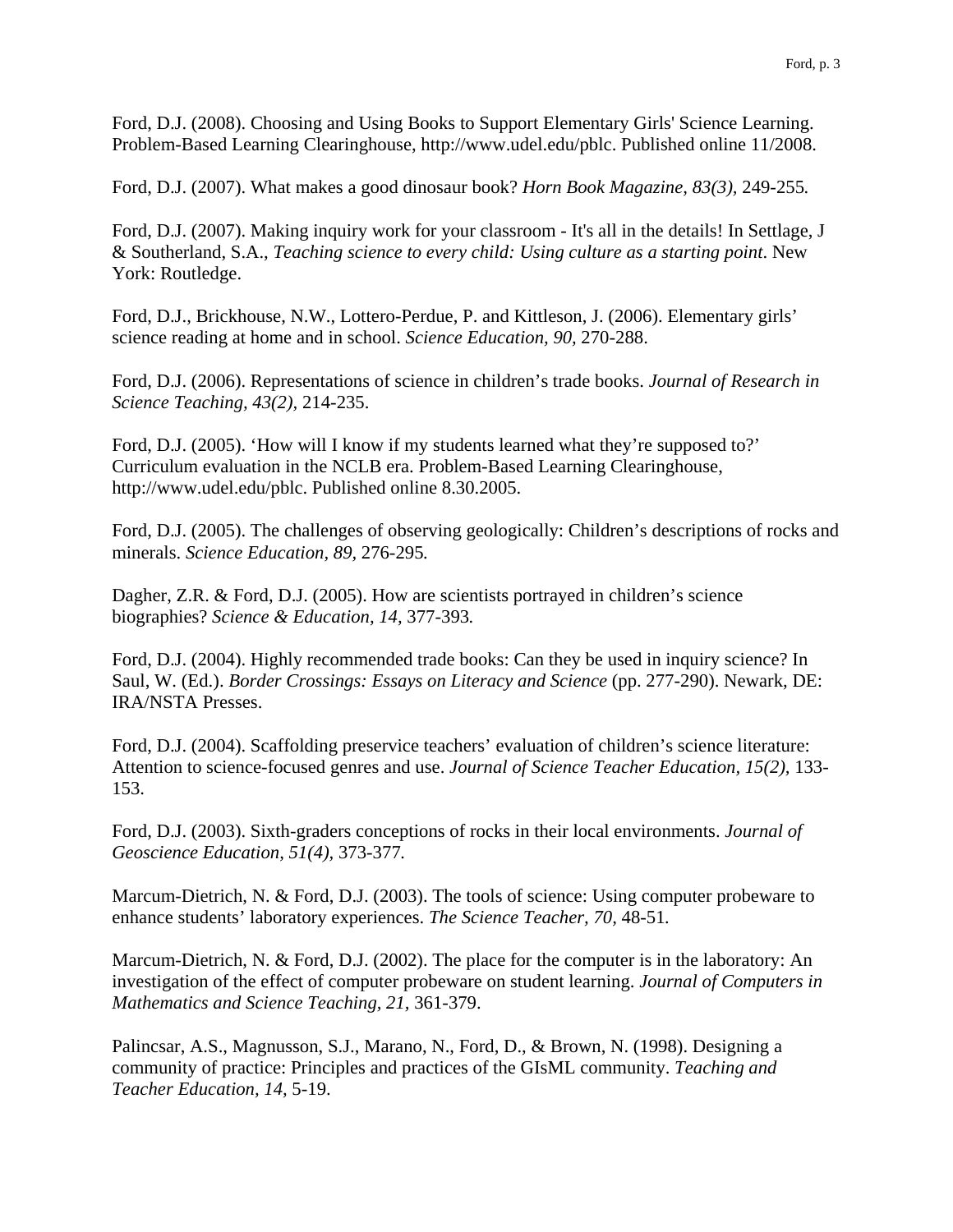### **Book Reviews**

Ford, D.J. (2006). Promises and challenges for science-literacy integration in elementary instruction [Review of *Integrating Instruction: Literacy and Science,* McKee & Ogle]. *PsychCritiques, 51(19).* 

Ford, D.J. (2002). Designing and implementing technology-rich learning environments that facilitate authentic inquiry [Review of the book *Innovations in Science and Mathematics Education: Advance Designs for Technologies of Learning*, Jacobsen & Kozma (Eds.)]. *Journal of Educational Computing Research, 26(4),* 463-467.

### **Conference Proceedings**

Ford, D., Allen, D., Dagher, Z., Donham, R. Fifield, S., Madsen, J., & Shipman, H. (2011). Reforming science for prospective K-8 Teachers: The University of Delaware Professional Continuum. *Proceedings from the National Science Education Undergraduate Study Conference.*

Brickhouse, N., Ford, D., Kittleson, J. & Lottero-Perdue, P. (2003). Challenging the empiricist nature of elementary science instruction with text. In D. Metz (Ed.), *Proceedings from the 7th International Conference on the History and Philosophy of Science in Science Teaching* (pp. 180-186).

Magnusson, S., Hapgood, S., Palincsar, A., & Ford, D. (2000). Investigating the development of understanding and scientific reasoning via cycles of Guided Inquiry instruction. In B. Fishman & S. O'Connor-Divelbiss (Eds.), *Fourth International Conference of the Learning Sciences* (pp. 31- 32). Mahwah, NJ: Erlbaum.

Ford, D.J. (1995). Science graduate students' beliefs about science and science teaching. *Proceedings from the 3rd International Conference on the History and Philosophy of Science in Science Teaching,* pp. 410-421.

#### **Presentations**

Ford, D., McGeary, S., Gallo-Fox, J. & Ackerman, C. (2018, November). Geoscience curriculum reform using a design based approach. Paper to be presented at the annual meeting of the Geological Society of America, Indianapolis, IN.

Ford, D., McGeary, S., Gallo-Fox, J. & Ackerman, C. (2018, July). Researching the impact of a redesigned introductory earth science course on preservice elementary teacher knowledge and perspectives. Paper presented at the annual Earth Educators Rendezvous, Lawrence, KS.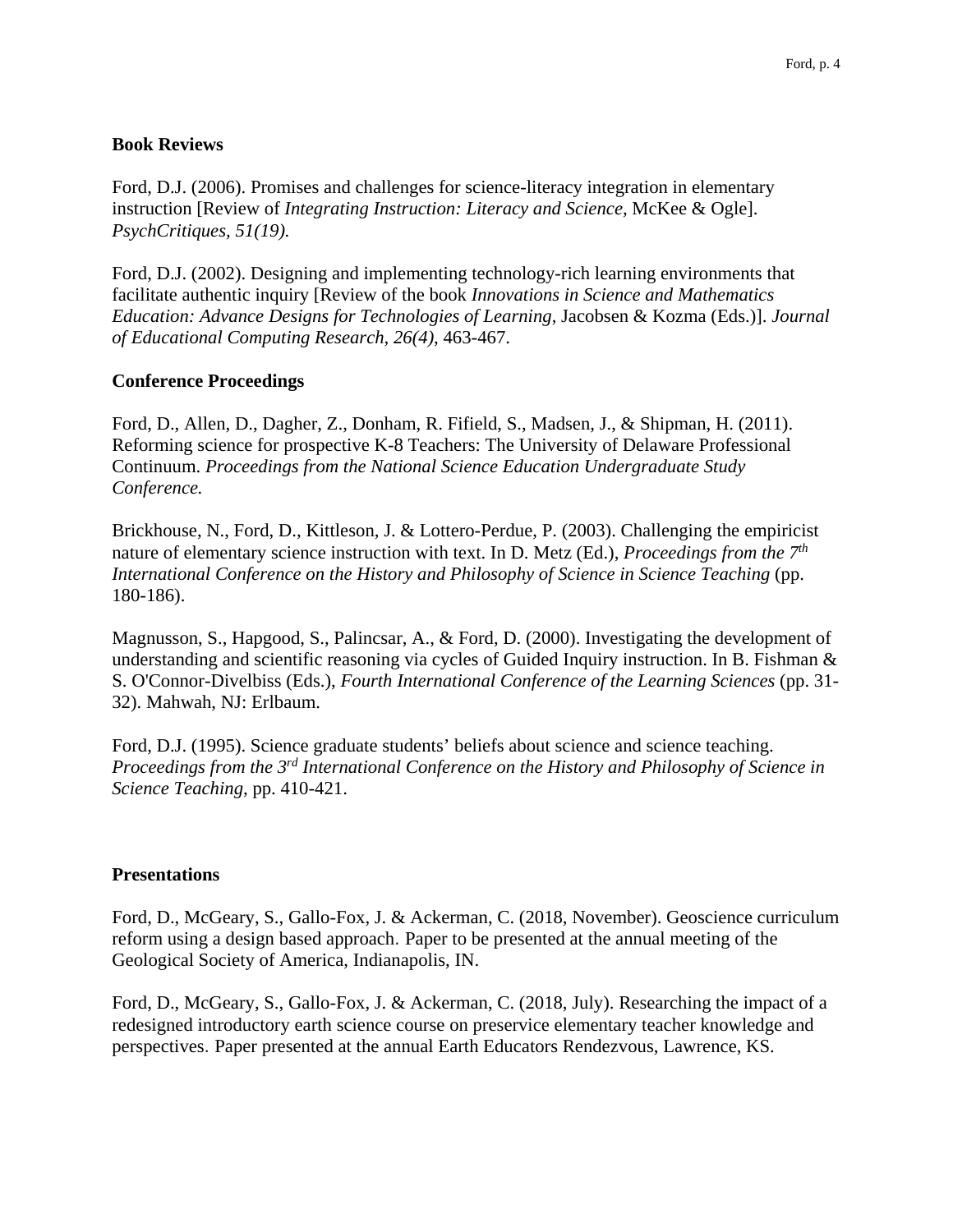Ackerman, C., Gallo-Fox, J., Ford, D., & McGeary, S. (2018, April). Is it completely dead, or can we save it? An examination of a real-world evaluation dilemma. Paper presented at the annual conference of the Eastern Evaluation Research Society, Atlantic City, NJ.

Ford, D., Gallo-Fox, J., McGeary, S., & Ackerman, C. (2018, March). Introductory earth science for preservice elementary teachers: Incorporating the NGSS, active, and placed-based learning. Paper presented at the annual conference of the National Association for Research in Science Teaching, Atlanta, GA.

Ford, D., McGeary, S., Gallo-Fox, J. & Ackerman, C. (2018, January). The World in a River: Designing an entry-level earth science course for preservice elementary teachers that incorporates the NGSS, active and placed-based learning, and technological tools. Paper presented at the annual conference of the Association for Science Teacher Education, Baltimore, MD.

McGeary, S., Ford, D., Gallo-Fox, J., & Ackerman, C. (2017, October). "The World in a River": Redesigning an earth science course for pre-service elementary teachers within the framework of the NGSS. Paper presented at the annual conference of the Geological Society of America, Seattle, WA.

Ford, D., McGeary, S., Gallo-Fox, J. & Ackerman, C. (2017, July). "The World in a River": Redesigning an earth science course for pre-service elementary teachers and researching its impact on learner knowledge and perspectives. Paper presented at the annual Earth Educators Rendezvous, Albuquerque, NM.

Ford, D., McCreedy, D., Skolnik, J., & Cox, T. (2016, April). Opportunities for meaning-making in library-based science/literacy workshops. Paper presented at the annual conference of the National Association for Research in Science Teaching, Baltimore, MD.

Ford, D., (2015, July). Examining opportunities for meaning-making in LEAP into Science. Presentation at the LEAP into Science Conference, Philadelphia, PA.

Ford, D. (2015, January). Preservice teachers' perspectives on "appropriate" K-8 earth and environmental science topics. Paper presented at the annual meeting of the Association for Science Teacher Education, Portland, OR.

Ford, D. (2013, December). Preservice teachers' perspectives on "appropriate" K-8 climate change and environmental science topics. Paper presented at the annual meeting of the American Geophysical Union, San Francisco, CA.

Ford, D., Allen, D., Dagher, Z., Donham, R. Fifield, S., Madsen, J., & Shipman, H. (2011, June). Reforming science for prospective K-8 Teachers: The University of Delaware Professional Continuum. Paper presented at the National Science Education Undergraduate Study Conference, Tuscaloosa, AL.

Ford, D., Fifield, S., Grusenmeyer, L., Madsen, J., Nandakumar, R., Pizzini, E., & Qian, X.,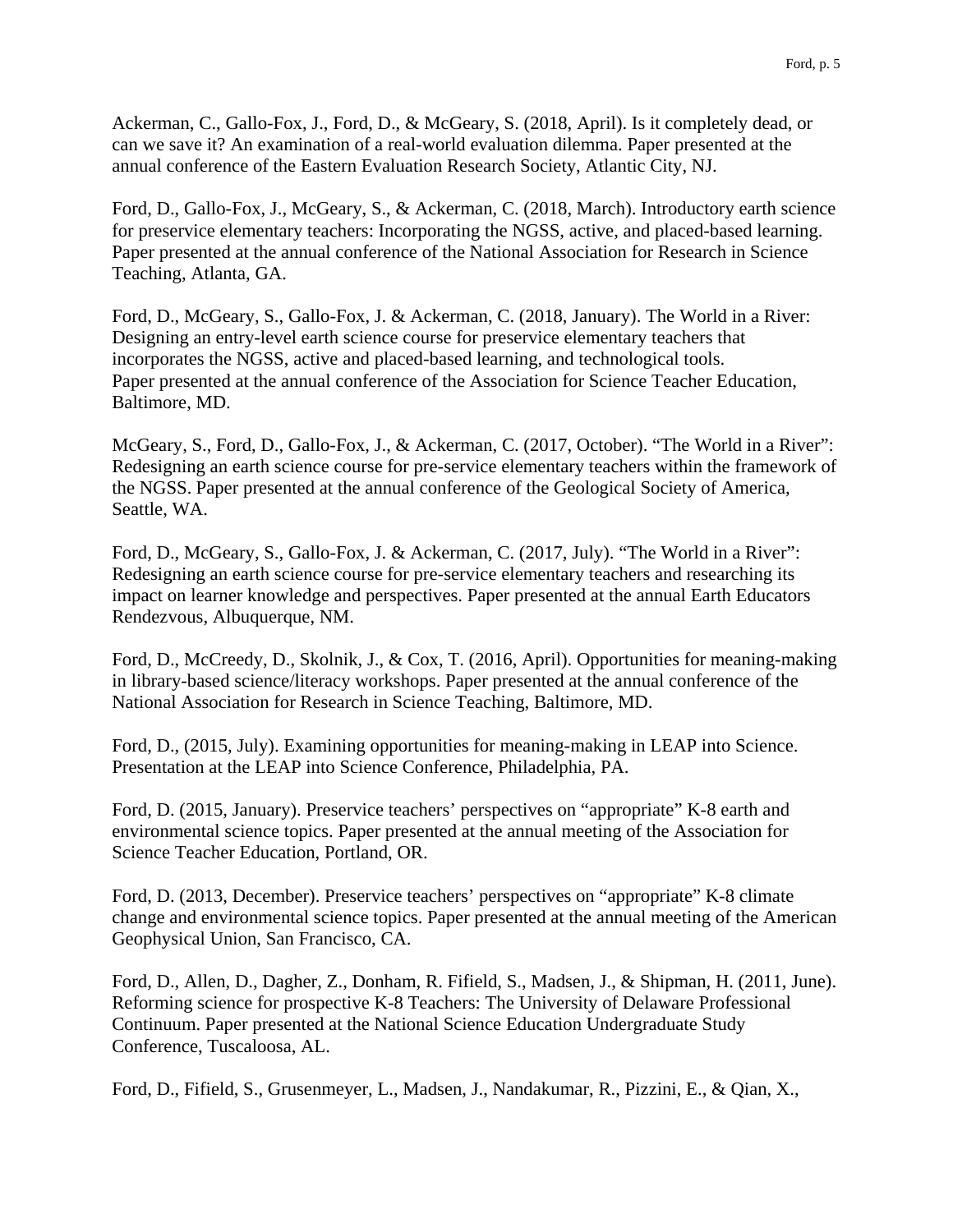(2010, March). From university students to teachers of science: Researching preservice K-8 teachers' acquisition of pedagogical context knowledge within a reform-based curriculum. Symposium presented at the annual meeting of the National Association for Research in Science Teaching, Philadelphia, PA.

Madsen, J., Allen, D., Dagher, Z., Donham, R., Fifield, S., Ford, D., & Shipman, H. (2010, February). Use of PBL in University-Level Teacher Education Programs: Exposing Future Teachers to Inquiry-Based Pedagogies. Paper presented at the 2010 International Problem Based Learning Conference, Sao Paulo, Brazil.

Madsen, J & Ford, D (2009, November). From university students to teachers of science: Researching the acquisition of pedagogical context knowledge within a reform-based curriculum. Presentation at the annual principal investigators meeting of the National Science Foundation DRK-12 Program, Washington, DC.

Madsen, J. & Ford, D. (2008, November). Preservice K-8 teachers' developing pedagogical context knowledge within an integrated science and education continuum. Presentation at the annual principal investigators meeting of the National Science Foundation DRK-12 Program, Washington, DC.

Ford, D., Fifield, S., Qian, X., Allen, D., Donham, R., Gwekwerere, Y., & Sharma, A. (2008, March). Preservice K-8 teachers' developing pedagogical context knowledge within an integrated science and education continuum. Symposium presented at the annual meeting of the National Association for Research in Science Teaching, Baltimore, MD.

Sharma, A., Fifield, S., & Ford, D. (2008, April). The performativity of learning to teach science through classroom inquiry: A theoretical perspective. Paper presented at the annual meeting of the American Educational Research Association, New York, NY.

Madsen, J., Gehrman, B., & Ford, D. (2007, December). How much of the science of climate change does the public really understand? Evaluation of university students' ideas on the carbon cycle. Paper presented at the annual meeting of the American Geophysical Union, San Francisco, CA.

Tillotson, J.W., Young, M.J., Yager, R.E., Luft, J., & Ford, D. (2007, April). Teacher professional continuum research: Cross-project comparisons of practical, theoretical and methodological considerations in conducting large-scale teacher education research studies. Panel presentation at the annual meeting of the National Association for Research in Science Teaching, New Orleans, LA.

Falcone, T. & Ford, D.J. (2007, April). Where is science in preservice elementary teachers' conceptions of teaching? Paper presented at the annual meeting of the National Association for Research in Science Teaching, New Orleans, LA.

Ford, D., Allen, D., Dagher, Z., Donham, R., Fifield, S., Madsen, J., Shipman, H. (2007, January). Integrating innovative science and education experiences for K-8 preservice teachers: The University of Delaware Teacher Professional Continuum Project. Paper presented at the annual meeting of the Association for Science Teacher Educators, Clearwater, FL.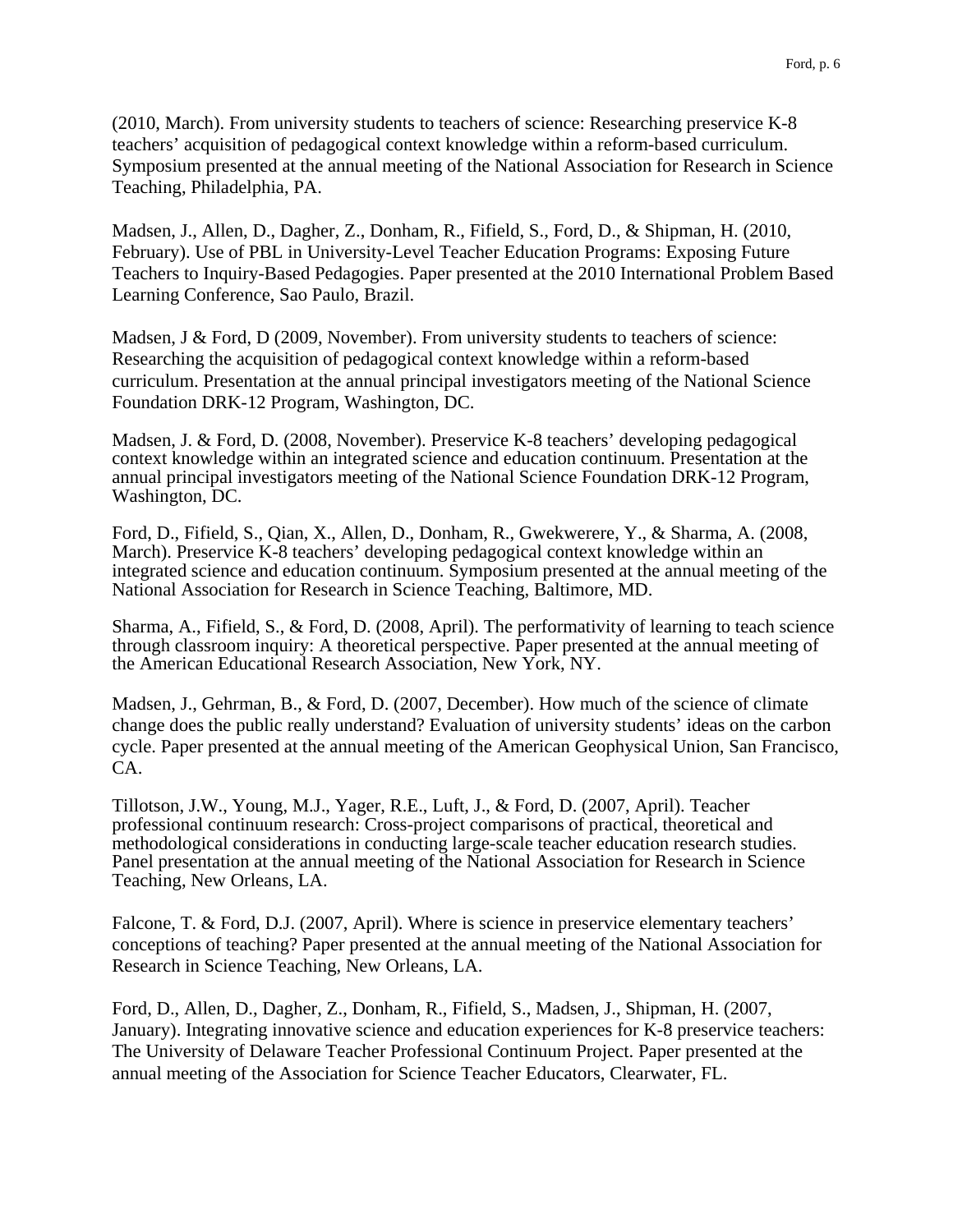Ford, D.J. & Falcone, T. (2006, April). Preservice K-8 teachers' conceptions of inquiry within an integrated science and education semester. Paper presented the annual meeting of the National Association for Research in Science Teaching, San Francisco, CA.

Donham, R., Allen, D., Dagher, Z., Fifield, S., Ford, D., Madsen, J., and Shipman, H. (2006, April). Science education by total immersion: Integrating content & pedagogy in an interdisciplinary Science Semester for preservice K-8 teachers. Paper presented at the annual meeting of the National Association for Research in Science Teaching, San Francisco, CA.

Ford, D.J. (2005, October). Exploring the potential of design-based methods for (scientificallybased) literacy/science research. Invited presentation at the NSF-sponsored Gold Standards and Research in Science Literacy Conference, Victoria, B.C.

Brickhouse, N.W. & Ford, D.J. (2005, September). Bringing young girls to science through text and inquiry. Invited presentation at the NSF-sponsored Connecting Science and Literacy in the K-8 Classroom Conference, St. Louis, MO.

Brickhouse, N.W., Ford, D.J., & Kittleson, J.M. (2005, April). Young children and argument. Paper presented at the annual meeting of the National Association for Research in Science Teaching, Dallas, TX.

Madsen. J., Allen, D., Donham, R., Fifield, S., Shipman, H., Ford, D., & Dagher, Z. (2004, November). Inquiry and problem-based learning approaches in an integrated science content and methods course for elementary education majors: Science Semester at the University of Delaware. Paper presented at the annual meeting of the Geological Society of America, Denver, CO.

Allen, D., Donham, R., Fifield, S., Ford, D., & Watson, G. (2004, June). Using PBL to integrate content and pedagogy in an interdisciplinary "Science Semester" for future elementary teachers. Paper presented at the 2004 Problem-based Learning International Conference, Cancun, Mexico.

Ford, D.J., Brickhouse, N.W., Lottero-Perdue, P. & Kittleson, J. (2004, April). Elementary girls' science reading in home and at school. Paper presented at the annual meeting of the American Educational Research Association, San Diego, CA.

Brickhouse, N., Kittleson, J., & Ford, D. (2004, March). Articulating the roles of oral and written language in science instruction. Paper presented at the annual meeting of the National Association for Research in Science Teaching, Vancouver, B.C.

Kittleson, J., Ford, D., & Brickhouse, N. (2004, April). The conceptual nature of procedural activity: Comparing the intended and enacted goals of science curriculum. Paper presented at the annual meeting of the American Educational Research Association, San Diego, CA.

Lottero-Perdue, P., Krise, S., Brickhouse, N. & Ford, D. (2004, April). Critical talk about science texts in a summer science book club. Paper presented at the annual meeting of the American Educational Research Association, San Diego, CA.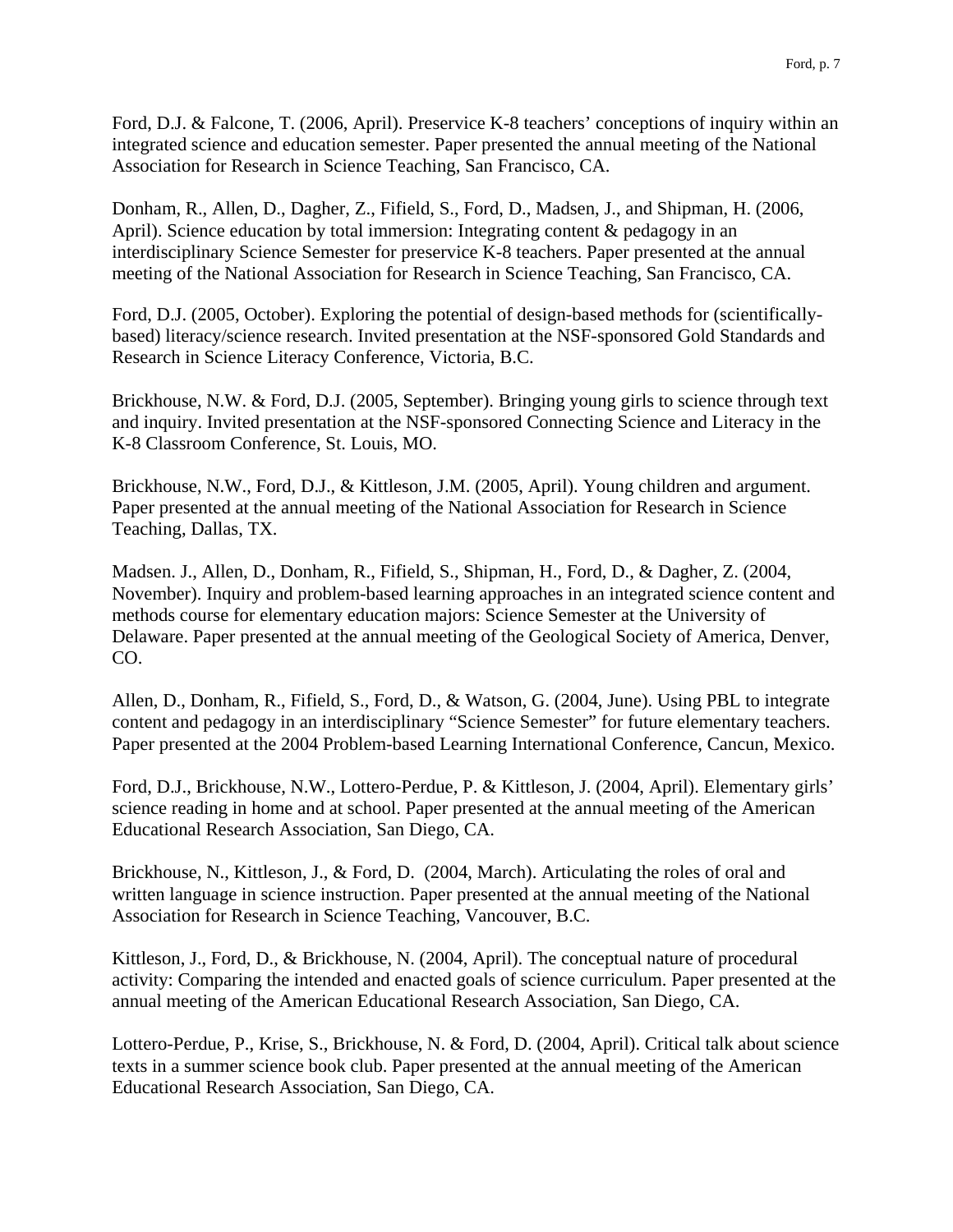Dagher, Z.R. & Ford, D.J. (2003, August). How are scientists portrayed in children's science biographies? Paper presented at the seventh international conference on the History and Philosophy of Science in Science Teaching, Winnipeg, Canada.

Ford, D.J. & Dagher, Z.R. (2003, March). Children's science biographies: How do they represent science and scientists? Paper presented at the annual conference of the National Science Teachers Association, Philadelphia, PA.

Brickhouse, N. Ford, D., Weir, E., Kittleson, J., Antes, C., Deshon, J., Cain, B. & Fredricks, K. (2003, March). Do girls read science? Paper presented at the annual conference of the National Science Teachers Association, Philadelphia, PA.

Ford, D.J., Brickhouse, N., Lottero-Perdue, P. & Kittleson, J (2003, March). Identity construction in the elementary school: Gender, inquiry and text. Paper presented at the annual meeting of the National Association for Research in Science Teaching.

Ford, D.J. & Tisa, L. (2002, April). Recurring cultural themes in science books 1970-2000. Paper presented at the annual meeting of the American Educational Research Association.

Dagher, Z.R. & Ford, D.J. (2002, April). Images of science and scientists in children's science biographies. Paper presented at the annual meeting of the National Association for Research in Science Teaching.

Madsen, J., Fifield, S., Allen, D., Shipman, H., Brickhouse, N., Ford, D., Dagher, Z. (2001, December). A Science Semester at the University of Delaware: Integrated inquiry- and problembased learning approach to improve the science understanding of future elementary education teachers. Paper presented at the fall meeting of the American Geophysical Union, Boston, MA.

Ford, D. (2001, August). "Outstanding" science trade books: An assessment of preferred content, representations of science, and demands on teacher knowledge. Invited paper presented at the Crossing Borders: Science-Literacy Conference, Baltimore, MD.

Madsen, J., Fifield, S., Allen, D., Brickhouse, N., Dagher, Z., Ford, D., & Shipman, H. (2001, June). Integrating inquiry-based science and education methods courses in a "Science Semester" for future elementary teachers. Paper presented at the annual meeting of the American Geophysical Union, Boston, MA.

Ford, D. (2001, March). What constitutes a good science trade book? Reviewing the reviewers' choices. Paper presented at the annual meeting of the National Association for Research in Science Teaching, St. Louis, MO.

Ford, D.J., Palincsar, A.S., & Magnusson, S.J. (2000, April). The role of text in the development of fourth-graders understandings of the nature of scientific activity. Paper presented at the annual meeting of the American Educational Research Association, New Orleans, LA.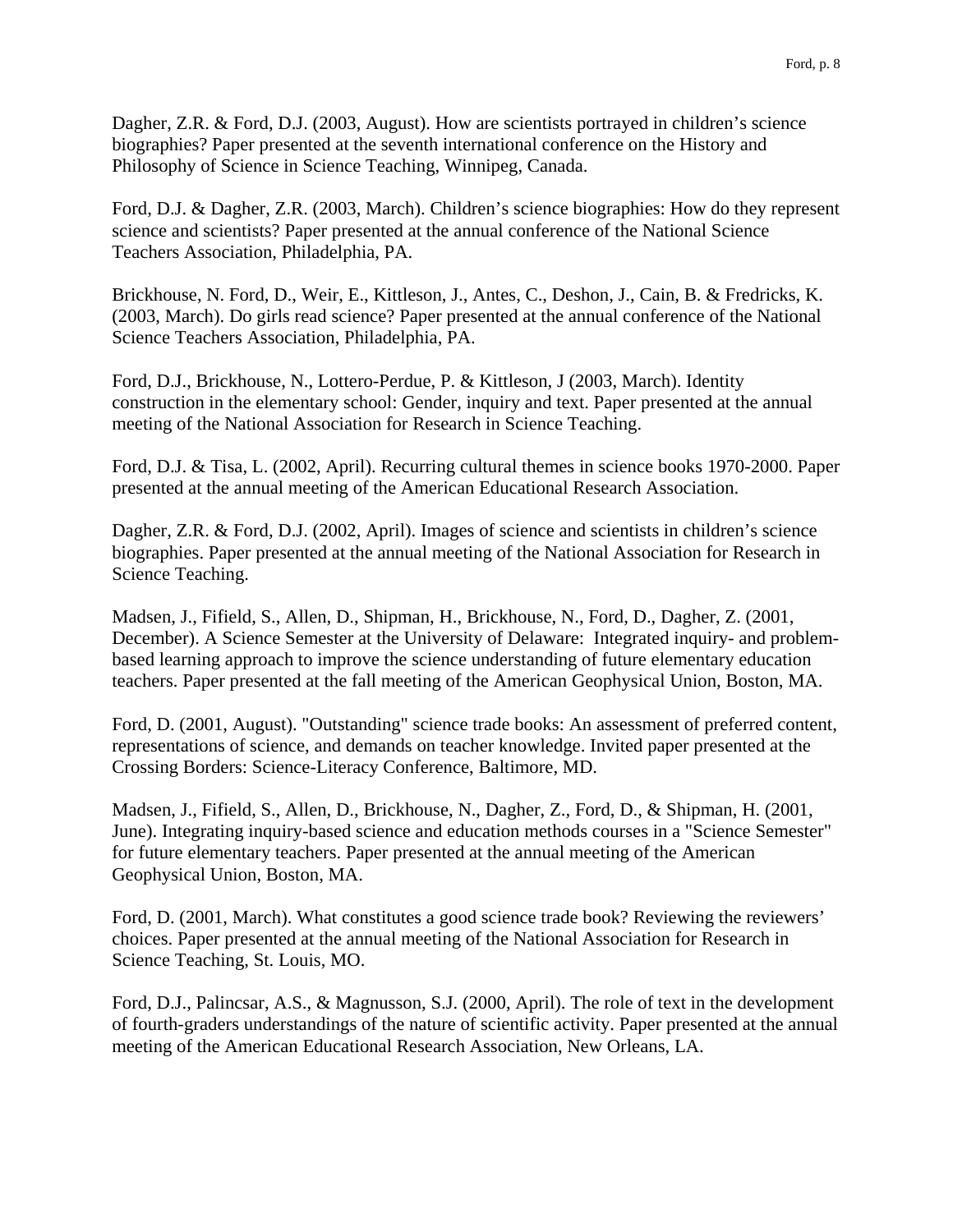Ford, D.J., Magnusson, S.J. & Palincsar, A.S. (2000, April). The role of text in supporting and extending first-hand investigations in guided inquiry science: An example from a fourth-grade study of light. Paper presented at the annual meeting of the National Association for Research in Science Teaching, New Orleans, LA.

### **Professional and University Activities**

School of Education

| 2018-            | <b>Graduate Studies Committee</b>                                   |
|------------------|---------------------------------------------------------------------|
| 2015             | <b>Student Teaching Coordinator Search Committee</b>                |
| 2014-            | Co-coordinator, Learning Sciences Ph.D. Specialization: Evaluations |
| 2014-2015        | <b>ETE Curriculum Coordinator</b>                                   |
| 2013-2016, 2018- | <b>Doctoral Core Committee</b>                                      |
| 2012             | Ad Hoc Committee on Ph.D. Program Reorganization                    |
| 2003-2013        | Coordinator of Ph.D. Specialization in Science Education            |
| 2010-2011        | <b>Faculty Affairs Committee</b>                                    |
| 2010             | <b>Promotion and Tenure Committee</b>                               |
| 2010             | <b>Student Teaching Coordinator Search Committee, Co-Chair</b>      |
| 2006-2013        | Coordinator of M.I. Specialization in Science Education             |
| 2006-2008        | Interim Coordinator of M.Ed. Specialization in Science Education    |
| 2005-2006        | <b>Promotion and Tenure Committee</b>                               |
| 2003-2005        | Chair, Committee on Undergraduate Studies                           |
| 2004, 2005       | <b>Science Education Search Committees</b>                          |
| 2002-2003, 2007  | <b>Honors Day Selection Committee</b>                               |
| 2001-2003        | Coordinator of Ph.D. Concentration in Curriculum and Instruction    |
| 2001-2003        | <b>School of Education Executive Committee</b>                      |
| 2001             | <b>Educational Psychology Search Committee</b>                      |

College of Education and Human Development

| 2017      | Steele Symposium Awards Reviewer                           |
|-----------|------------------------------------------------------------|
| 2006-2008 | <b>CHEP College Council</b>                                |
| 2003-2005 | CHEP Committee on Undergraduate Studies (Chair, 2004-2005) |
| 2000-2002 | <b>ERC</b> Advisory Committee                              |

# **University**

| 2018           | ADVANCE Women's Leadership @UD Training                     |
|----------------|-------------------------------------------------------------|
| $2017 -$       | University Budget Subcommittee for Sponsored Activities     |
| 2013-15; 17-18 | Undergraduate Studies Committee                             |
| 2012-2015      | <b>Faculty Senate</b>                                       |
| 2010-2012      | <b>Environmental Research Cluster Hire Search Committee</b> |
| 2008           | First Year Experience Faculty Focus Group                   |